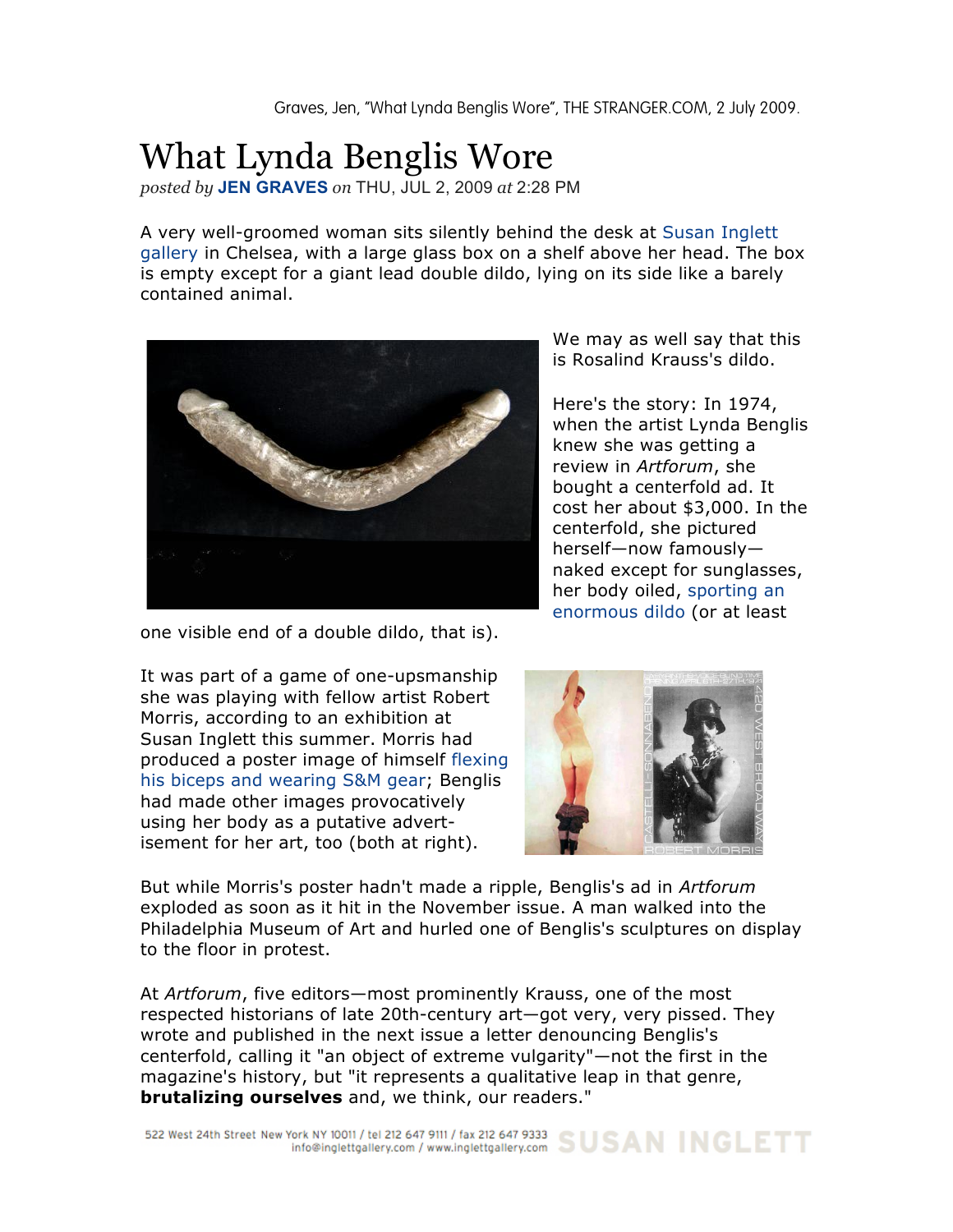Krauss and another editor resigned, split off from *Artforum* to create *October*, an exceedingly somber and dense quarterly still in print today that, in its first issue, promised to be "plain of aspect" (check) and to "restore (to criticism)...an intellectual autonomy seriously undermined by emphasis on extensive reviewing and lavish illustration" (check, but to what end? Only academics read *October* these days).

When curator and art historian Robert Storr visited Seattle last year, he accused Krauss of having been a hypocrite for letting Morris's ad pass but flying into a rage over Benglis's.

"Ros didn't mind when Bob put in a photo of himself all buffed up, because she was living with him and she liked his work, but that a beautiful woman would be sassy enough to show up him at his own game…"

Back to our dildo—it's a work of art Benglis made in the summer of 1974, one in an edition of five casts of a work she made earlier in 1974 called *Smile*. That work preceded the *Artforum* episode, but the edition of five was too perfect: Benglis quickly realized that she wanted each one of the already created casts to refer to each of the five offended *Artforum* editors. Each is made in a different metal (bronze, tin, aluminum, lead, and gold plate); Benglis hasn't said which metal corresponds to whom. So we may as well say that lead is for Krauss—hence, Rosalind Krauss's dildo.

The rest of the exhibition, called *Lynda Benglis / Robert Morris: 1973-1974*, is made up of the ads by Morris and Benglis, a few sculptures, and videos, and, best of all, letters sent to *Artforum* in response to the dildo ad. *New York* magazine has a few choice responses listed here, and here's another



one of my favorites:

"I am not a prude, but this is not even 'Erotica,' it is 'Dirty-ca.'" —Art dealer, Israel

What's most amazing about the responses is that several of them came from middle-school and high-school principals: *Middle schools were subscribing to Artforum????* There's even a local angle: **The head librarian of Mercer Island High School** wrote a letter in typical polite Seattle style, inquiring delicately about whether this was merely a "bad error in judgment"?

The artist Elizabeth Murray called the editors'

response "fascistic." (I'm inclined to agree with her, minus the hyperbole; like Richard Meyer, I've always been drawn to the ad.) Dorothy Sieberling, writing a piece called "The New Sexual Frankness: Goodbye to Hearts and Flowers" in *New York* (a caption described the ad as a "bisexual shocker"), explained, "One person's hell may be another person's health." And from the